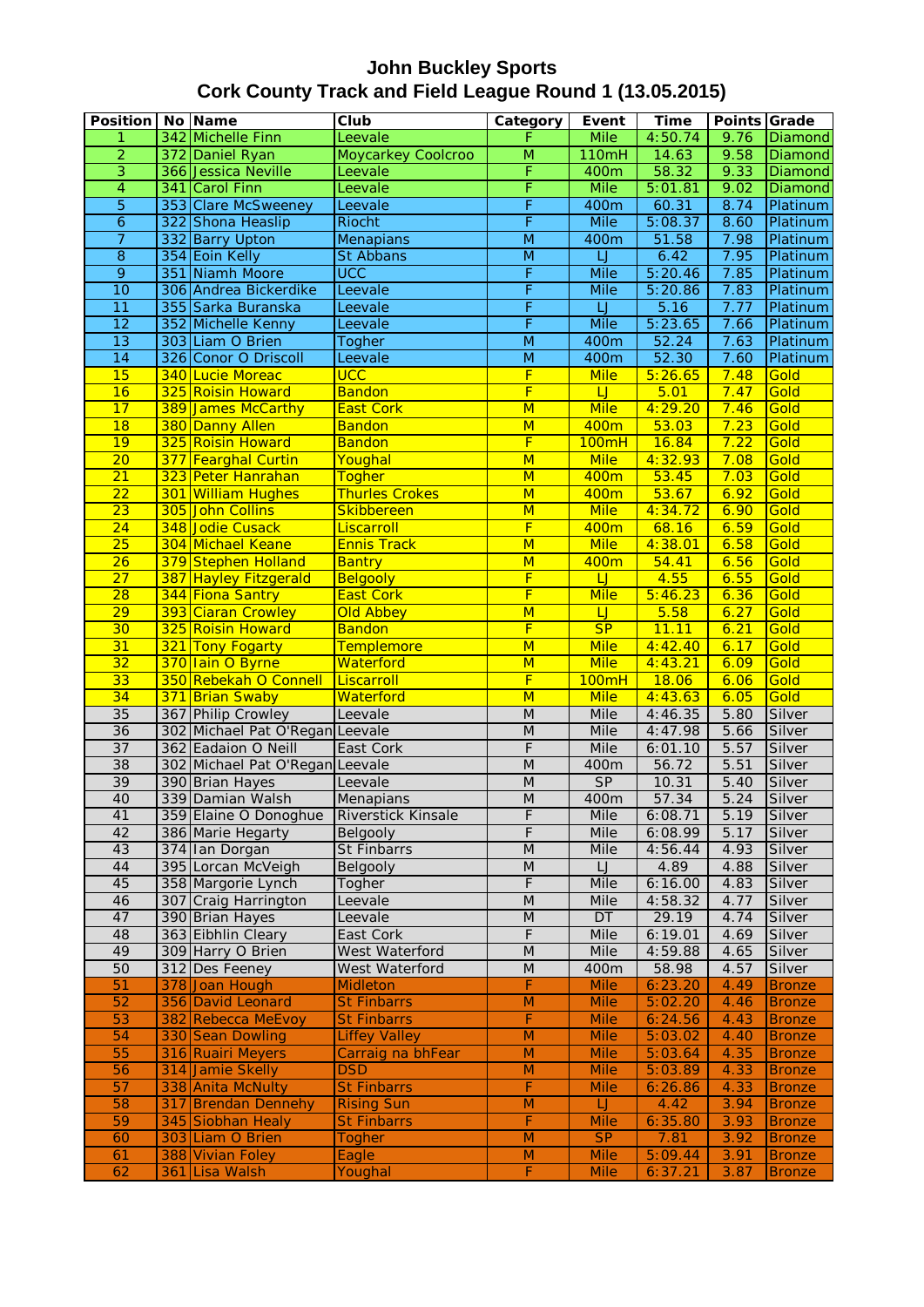| 63              |     | 385 Clodagh Foley                 | Belgooly                  | F              | <b>Mile</b>        | 6:37.89 | 3.84 | <b>Bronze</b> |
|-----------------|-----|-----------------------------------|---------------------------|----------------|--------------------|---------|------|---------------|
| 64              |     | 313 Cormac Hickey                 | <b>Riverstick Kinsale</b> | $\overline{M}$ | 400m               | 60.91   | 3.83 | <b>Bronze</b> |
| 65              |     | 349 Brian Harty                   | <b>Midleton</b>           | $\overline{M}$ | <b>Mile</b>        | 5:11.32 | 3.77 | <b>Bronze</b> |
| 66              |     | 320 Tim Crowley                   | <b>St Finbarrs</b>        | M              | <b>Mile</b>        | 5:11.61 | 3.75 | <b>Bronze</b> |
| 67              |     | 318 Tom O Shea                    | Liscarroll                | $\overline{M}$ | $\sqcup$           | 4.22    | 3.54 | <b>Bronze</b> |
| 68              |     | 376 Noel Curtin                   | Youghal                   | M              | <b>Mile</b>        | 5:15.02 | 3.50 | <b>Bronze</b> |
| 69              |     | 373 David O Keeffe                | <b>Togher</b>             | M              | <b>Mile</b>        | 5:15.33 | 3.48 | <b>Bronze</b> |
| $\overline{70}$ |     | 368 Colin Condon                  | <b>St Finbarrs</b>        | $\overline{M}$ | <b>Mile</b>        | 5:15.63 | 3.46 | <b>Bronze</b> |
| $\overline{71}$ | 312 | <b>Des Feeney</b>                 | <b>West Waterford</b>     | $\overline{M}$ | <b>Mile</b>        | 5:17.40 | 3.34 | <b>Bronze</b> |
| $\overline{72}$ |     | 311 Stephen Geoghegan St Finbarrs |                           | $\overline{M}$ | <b>Mile</b>        | 5:19.28 | 3.21 | <b>Bronze</b> |
| 73              |     | 397 Conor McCarthy                | Carraig na bhFear         | $\overline{M}$ | <b>Mile</b>        | 5:20.18 | 3.15 | <b>Bronze</b> |
| 74              |     | 310 Michael Murphy                | <b>St Finbarrs</b>        | M              | Mile               | 5:24.47 | 2.87 |               |
| 75              |     | 318 Tom O Shea                    | Liscarroll                | M              | 400m               | 63.91   | 2.82 |               |
| 76              |     | 364 Kevin Geary                   | Eagle                     | M              | Mile               | 5:25.37 | 2.81 |               |
| 77              |     | 319 David Butler                  | <b>St Finbarrs</b>        | M              | Mile               | 5:25.88 | 2.78 |               |
| 78              |     | 308 Aidan Cremin                  | Clonmel                   | M              | Mile               | 5:26.60 | 2.74 |               |
| 79              |     | 383 Nicola O Loughlin             | St Finbarrs               | F              | Mile               | 7:08.33 | 2.65 |               |
| 80              |     | 327 Sir Aidan Hartnett            | Togher                    | M              | DT                 | 16.43   | 2.36 |               |
| 81              |     | 343 Keith Burke                   | Eagle                     | M              | 400m               | 65.61   | 2.31 |               |
| 82              |     | 334 Marian Lyons                  | St Finbarrs               | F              | Mile               | 7:22.60 | 2.16 |               |
| 83              |     | 391 Jerry O Riordan               | <b>West Muskerry</b>      | $\overline{M}$ | $\overline{400}$ m | 66.88   | 1.97 |               |
| 84              |     | 331 Breandan Dennehy              | <b>Rising Sun</b>         | $\overline{M}$ | 400m               | 67.38   | 1.84 |               |
| 85              |     | 347 Sean Twohig                   | Duhallow                  | M              | Mile               | 5:43.18 | 1.80 |               |
| 86              |     | 381 Eamon McEvoy                  | St Finbarrs               | M              | Mile               | 5:45.00 | 1.71 |               |
| 87              |     | 394 Gus Keohane                   | Carraig na bhFear         | $\overline{M}$ | Mile               | 5:48.58 | 1.54 |               |
| $\overline{88}$ |     | 392 Jerry O Mahony                | West Muskerry             | M              | 400m               | 68.61   | 1.54 |               |
| 89              |     | 335 Cora Regan                    | St Finbarrs               | F              | Mile               | 7:45.01 | 1.49 |               |
| 90              |     | 315 Con O Donovan                 | <b>Rising Sun</b>         | $\overline{M}$ | IJ                 | 3.15    | 1.39 |               |
| 91              |     | 346 Eileen Buckley                | St Finbarrs               | F              | Mile               | 7:57.56 | 1.17 |               |
| 92              |     | 337 Carol Cronin                  | St Finbarrs               | F              | Mile               | 7:58.21 | 1.15 |               |
| 93              |     | 398 David O Riordan               | Carraig na bhFear         | M              | Mile               | 5:58.03 | 1.13 |               |
| 94              |     | 391 Jerry O Riordan               | <b>West Muskerry</b>      | M              | Mile               | 6:00.61 | 1.03 |               |
| 95              |     | 392 Jerry O Mahony                | <b>West Muskerry</b>      | M              | Mile               | 6:01.12 | 1.01 |               |
| 96              |     | 347 Sean Twohig                   | Duhallow                  | $\overline{M}$ | 400m               | 71.21   | 1.00 |               |
| 97              |     | 399 Dan Kennedy                   | St Finbarrs               | M              | Mile               | 6:10.01 | 0.70 |               |
| 98              |     | 375 Meave O Mahony                | St Finbarrs               | M              | Mile               | 6:10.47 | 0.69 |               |
| 99              |     | 369 Eddie Barry                   | <b>St Finbarrs</b>        | M              | Mile               | 6:11.49 | 0.66 |               |
| 100             |     | 327 Sir Aidan Hartnett            | Togher                    | M              | Mile               | 6:11.55 | 0.66 |               |
| 101             |     | 365 Eoin Ryan                     | <b>Ballymore Cobh</b>     | M              | Mile               | 6:15.31 | 0.55 |               |
| 102             |     | 328 Caitriona Santry              | <b>St Finbarrs</b>        | M              | Mile               | 6:29.34 | 0.22 |               |
| 103             |     | 329 Anita Murphy                  | <b>St Finbarrs</b>        | $\overline{M}$ | Mile               | 6:38.87 | 0.08 |               |
| 104             |     | 384 Douglas O Connell             | <b>St Finbarrs</b>        | M              | Mile               | 6:41.67 | 0.05 |               |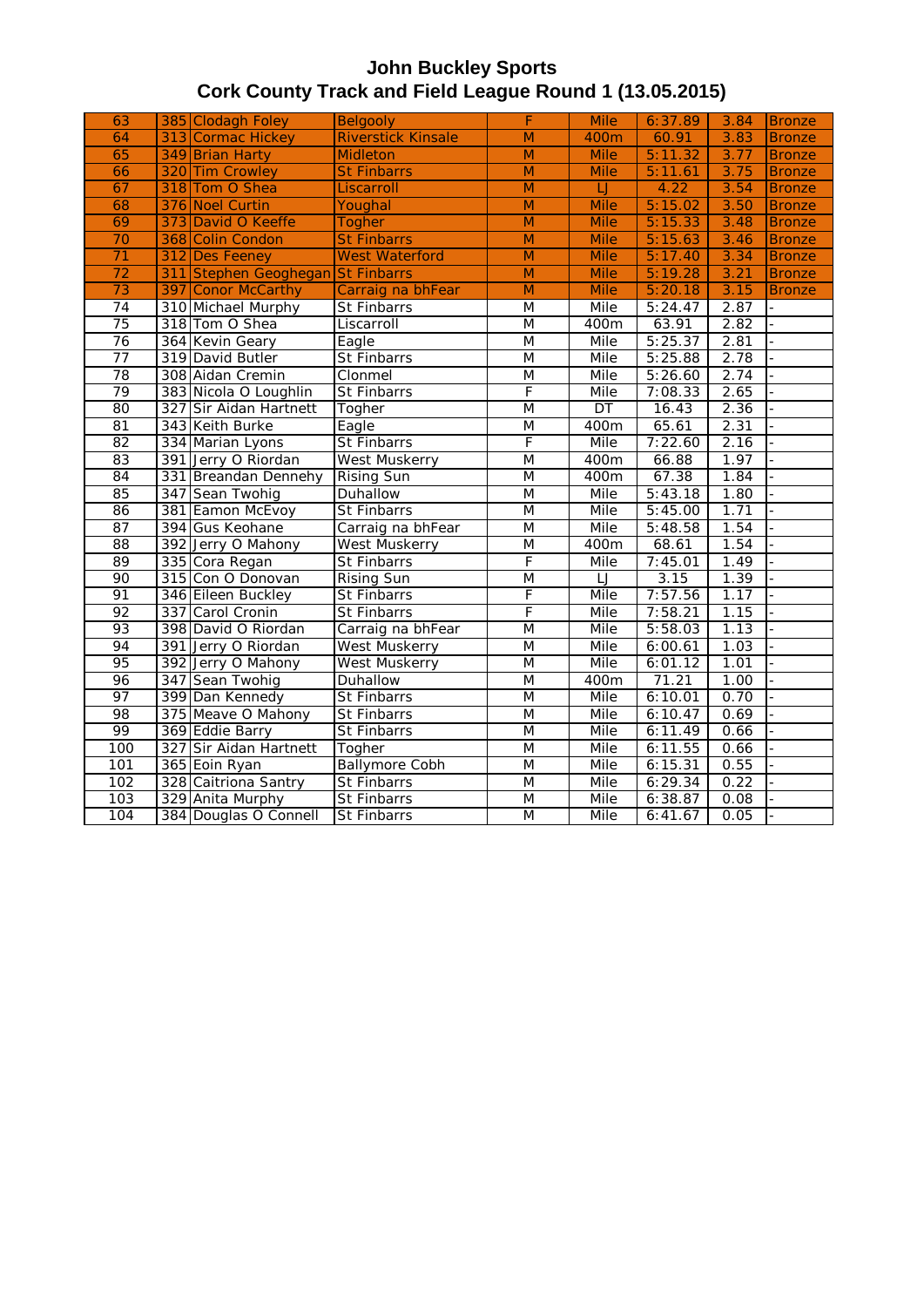| 110mH        |  |                | Wind: $+$ 0.2 m/s     |            |          |                        |        |          |
|--------------|--|----------------|-----------------------|------------|----------|------------------------|--------|----------|
| <b>No</b>    |  | <b>Name</b>    | <b>Club</b>           | ∴ategory ' | Event    | Time                   | Points | Grade    |
| 272<br>ے ر ب |  | Daniel<br>Rvan | Coolcroo<br>Moycarkey | M          | $110$ mh | 4.63<br>$\overline{1}$ | 9.58   | Diamondi |

| 100mH |  |                      | Wind: $+$ 0.2 m/s |          |       |       |        |              |
|-------|--|----------------------|-------------------|----------|-------|-------|--------|--------------|
| No    |  | <b>Name</b>          | Club              | Category | Event | Time  | Points | <b>Grade</b> |
| 325   |  | <b>Roisin Howard</b> | Bandon            |          | 100mH | 16.84 | ר ר    | Gold         |
| 350   |  | Rebekah O Connell    | <b>Liscarroll</b> |          | 100mH | 18.06 | 6.06   | Gold         |

### **400m Race 1**

| No. |   | Name                        | Club                  | Category | Event | Time  | Points | Grade    |
|-----|---|-----------------------------|-----------------------|----------|-------|-------|--------|----------|
| 332 |   | <b>Barry Upton</b>          | <b>Menapians</b>      | M        | 400m  | 51.58 | 7.98   | Platinum |
| 303 |   | Liam O Brien                | Togher                | M        | 400m  | 52.24 | 7.63   | Platinum |
| 326 |   | Conor O Driscoll            | Leevale               | M        | 400m  | 52.30 | 7.60   | Platinum |
| 380 |   | Danny Allen                 | Bandon                | M        | 400m  | 53.03 | 7.23   | Gold     |
| 323 |   | Peter Hanrahan              | Togher                | M        | 400m  | 53.45 | 7.03   | Gold     |
| 301 | 6 | <b>William Hughes</b>       | <b>Thurles Crokes</b> | M        | 400m  | 53.67 | 6.92   | Gold     |
| 302 |   | Michael Pat O'Regan Leevale |                       | M        | 400m  | 56.72 | 5.51   | Silver   |
| 339 | 8 | Damian Walsh                | <b>Menapians</b>      | M        | 400m  | 57.34 | 5.24   | Silver   |

### **400m Race 2**

| No  | Name                   | Club                      | Category | Event | Time  | Points | Grade         |
|-----|------------------------|---------------------------|----------|-------|-------|--------|---------------|
| 379 | Stephen Holland        | Bantry                    | M        | 400m  | 54.41 | 6.56   | Gold          |
| 366 | Jessica Neville        | Leevale                   |          | 400m  | 58.32 | 9.33   | Diamond       |
| 312 | Des Feenev             | West Waterford            | M        | 400m  | 58.98 | 4.57   | Silver        |
| 353 | <b>Clare McSweeney</b> | Leevale                   |          | 400m  | 60.31 | 8.74   | Platinum      |
| 313 | Cormac Hickey          | <b>Riverstick Kinsale</b> | M        | 400m  | 60.91 | 3.83   | <b>Bronze</b> |
| 343 | Keith Burke            | Eagle                     | M        | 400m  | 65.61 | 2.31   |               |
| 331 | Breandan Dennehy       | <b>Rising Sun</b>         | M        | 400m  | 67.38 | 1.84   |               |

#### **400m Race 3**

| No  | Name            | Club                 | Category | Event | Time  | Points | Grade |
|-----|-----------------|----------------------|----------|-------|-------|--------|-------|
| 318 | Tom O Shea      | Liscarroll           | M        | 400m  | 63.91 | 2.82   |       |
| 391 | Jerry O Riordan | <b>West Muskerry</b> | M        | 400m  | 66.88 | 1.97   |       |
| 348 | Jodie Cusack    | Liscarroll           |          | 400m  | 68.16 | 6.59   | Gold  |
| 392 | Jerry O Mahony  | West Muskerry        | M        | 400m  | 68.61 | 1.54   |       |
| 347 | Sean Twohig     | Duhallow             | M        | 400m  | 71.21 | 1.00   |       |

#### **800m (Non-League)**

| No  |                          | Name                    | Club    | Category | Event | Time    | Points | Grade   |
|-----|--------------------------|-------------------------|---------|----------|-------|---------|--------|---------|
| 324 |                          | Laura Crowe             | Riocht  |          | 800m  | 2:06.68 | 10.38  | Diamond |
| 357 | $\overline{\phantom{0}}$ | <b>IFinbarr O Dwyer</b> | Leevale | Μ        | 800m  | 2:06.92 | 6.11   | Gold    |
| 396 |                          | <b>Shane O Sullivan</b> | .eevale | M        | 800m  | 2:10.52 | 5.37   | Silver  |

|     |    | Mile Race 1                 |                    |     |       |         |        |               |
|-----|----|-----------------------------|--------------------|-----|-------|---------|--------|---------------|
| No. |    | <b>Name</b>                 | Club               | Cat | Event | Time    | Points | Grade         |
| 389 |    | James McCarthy              | East Cork          | M   | Mile  | 4:29.20 | 7.46   | Gold          |
| 377 | 2  | <b>Fearghal Curtin</b>      | Youghal            | M   | Mile  | 4:32.93 | 7.08   | Gold          |
| 305 | 3  | John Collins                | Skibbereen         | M   | Mile  | 4:34.72 | 6.90   | Gold          |
| 304 | 4  | Michael Keane               | <b>Ennis Track</b> | M   | Mile  | 4:38.01 | 6.58   | Gold          |
| 321 | 5  | Tony Fogarty                | Templemore         | M   | Mile  | 4:42.40 | 6.17   | Gold          |
| 370 | 6  | Iain O Byrne                | Waterford          | M   | Mile  | 4:43.21 | 6.09   | Gold          |
| 371 |    | <b>Brian Swaby</b>          | Waterford          | M   | Mile  | 4:43.63 | 6.05   | Gold          |
| 367 | 8  | Philip Crowley              | Leevale            | M   | Mile  | 4:46.35 | 5.80   | Silver        |
| 302 | 9  | Michael Pat O'Regan Leevale |                    | M   | Mile  | 4:47.98 | 5.66   | Silver        |
| 342 | 10 | Michelle Finn               | Leevale            | F   | Mile  | 4:50.74 | 9.76   | Diamond       |
| 307 | 11 | Craig Harrington            | Togher             | M   | Mile  | 4:58.32 | 4.77   | Silver        |
| 314 | 11 | Jamie Skelly                | <b>DSD</b>         | M   | Mile  | 5:03.89 | 4.33   | <b>Bronze</b> |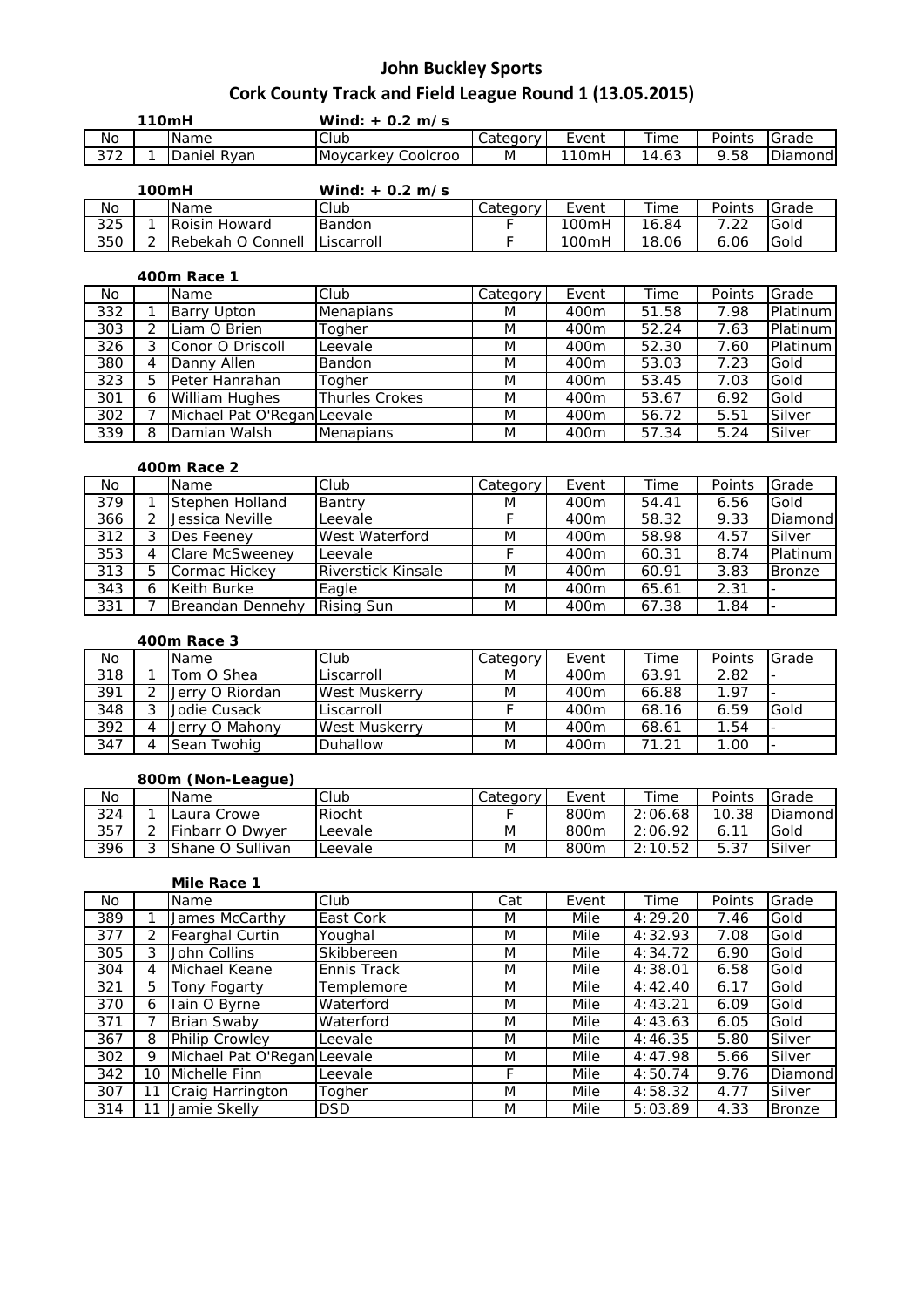|                  |                | Mile Race 2                   |                          |     |       |                        |        |                |
|------------------|----------------|-------------------------------|--------------------------|-----|-------|------------------------|--------|----------------|
| No.              |                | Name                          | $\overline{\text{Club}}$ | Cat | Event | Time                   | Points | Grade          |
| 374              | $\mathbf{1}$   | Ian Dorgan                    | St Finbarrs              | M   | Mile  | 4:56.44                | 4.93   | Silver         |
| 309              | 2              | Harry O Brien                 | West Waterford           | M   | Mile  | 4:59.88                | 4.65   | Silver         |
| 341              | 3              | Carol Finn                    | Leevale                  | F   | Mile  | 5:01.81                | 9.02   | Diamond        |
| 356              | $\overline{4}$ | David Leonard                 | St Finbarrs              | M   | Mile  | 5:02.20                | 4.46   | <b>Bronze</b>  |
| 330              | 5              | Sean Dowling                  | Liffey Valley            | M   | Mile  | 5:03.02                | 4.40   | <b>Bronze</b>  |
| 316              | 6              | Ruairi Meyers                 | Carraig na bhFear        | M   | Mile  | 5:03.64                | 4.35   | <b>Bronze</b>  |
| 322              | $\overline{7}$ | Shona Heaslip                 | Riocht                   | F   | Mile  | 5:08.37                | 8.60   | Platinum       |
| 376              | 8              | <b>Noel Curtin</b>            | Youghal                  | M   | Mile  | $\overline{5:}15.02$   | 3.50   | <b>Bronze</b>  |
| 368              | 9              | Colin Condon                  | St Finbarrs              | M   | Mile  | 5:15.63                | 3.46   | <b>Bronze</b>  |
| 312              | 10             | Des Feeney                    | West Waterford           | M   | Mile  | 5:17.40                | 3.34   | <b>Bronze</b>  |
| 311              | 11             | Stephen Geoghegan St Finbarrs |                          | M   | Mile  | 5:19.28                | 3.21   | <b>Bronze</b>  |
| 351              | 12             | Niamh Moore                   | <b>UCC</b>               | F   | Mile  | 5:20.46                | 7.85   | Platinum       |
| 306              | 13             | Andrea Bickerdike             | Leevale                  | F   | Mile  | 5:20.86                | 7.83   | Platinum       |
| 352              | 14             | Michelle Kenny                | Leevale                  | F   | Mile  | $\overline{5}$ : 23.65 | 7.66   | Platinum       |
| 308              | 15             | Aidan Cremin                  | Clonmel                  | M   | Mile  | 5:26.60                | 2.74   |                |
| $\overline{340}$ | 16             | Lucie Moreac                  | $\overline{UCC}$         | F   | Mile  | 5:26.65                | 7.48   | Gold           |
|                  |                | Mile Race 3                   |                          |     |       |                        |        |                |
| <b>No</b>        |                | Name                          | Club                     | Cat | Event | Time                   | Points | Grade          |
| 388              | $\mathbf{1}$   | Vivian Foley                  | Eagle                    | M   | Mile  | 5:09.44                | 3.91   | <b>Bronze</b>  |
| 349              | 2              | <b>Brian Harty</b>            | Midleton                 | M   | Mile  | 5:11.32                | 3.77   | <b>Bronze</b>  |
| 320              | 3              | <b>Tim Crowley</b>            | St Finbarrs              | M   | Mile  | 5:11.61                | 3.75   | <b>Bronze</b>  |
| 373              | $\overline{4}$ | David O Keeffe                | Togher                   | M   | Mile  | 5:15.33                | 3.48   | <b>Bronze</b>  |
| 397              | 5              | Conor McCarthy                | Carraig na bhFear        | M   | Mile  | 5:20.18                | 3.15   | <b>Bronze</b>  |
| 310              | 6              | Michael Murphy                | St Finbarrs              | M   | Mile  | 5:24.47                | 2.87   |                |
| 364              | $\overline{7}$ | Kevin Geary                   | Eagle                    | M   | Mile  | 5:25.37                | 2.81   |                |
| 319              | 8              | David Butler                  | St Finbarrs              | M   | Mile  | 5:25.88                | 2.78   |                |
| 347              | 9              | Sean Twohig                   | Duhallow                 | M   | Mile  | 5:43.18                | 1.80   | $\overline{a}$ |
| 381              | 10             | Eamon McEvoy                  | <b>St Finbarrs</b>       | M   | Mile  | 5:45.00                | 1.71   |                |
| 344              | 11             | <b>Fiona Santry</b>           | East Cork                | F   | Mile  | 5:46.23                | 6.36   | Gold           |
| 394              |                | 12 Gus Kenhane                | Carraig na hhEear        | NЛ  | Mila  | 5.4858                 | 154    |                |

| ◡┭┭ |    |                      | LUJI VVIN                 |   | $\sim$ | <u>. TU.LU</u> | ◡.◡◡ | <b>UUI</b>    |
|-----|----|----------------------|---------------------------|---|--------|----------------|------|---------------|
| 394 | 12 | <b>Gus Keohane</b>   | Carraig na bhFear         | M | Mile   | 5:48.58        | 1.54 |               |
| 398 |    | 13 David O Riordan   | Carraig na bhFear         | M | Mile   | 5:58.03        | 1.13 |               |
| 391 |    | 14 Jerry O Riordan   | <b>West Muskerry</b>      | M | Mile   | 6:00.61        | 1.03 |               |
| 362 |    | 15 Eadaion O Neill   | East Cork                 |   | Mile   | 6:01.10        | 5.57 | Silver        |
| 359 |    | 16 Elaine O Donoghue | <b>Riverstick Kinsale</b> |   | Mile   | 6:08.71        | 5.19 | Silver        |
| 365 | 17 | Eoin Ryan            | <b>Ballymore Cobh</b>     | M | Mile   | 6:15.31        | 0.55 |               |
| 363 | 18 | Eibhlin Cleary       | East Cork                 |   | Mile   | 6:19.01        | 4.69 | Silver        |
| 378 | 19 | Joan Hough           | <b>Midleton</b>           |   | Mile   | 6:23.20        | 4.49 | <b>Bronze</b> |
| 361 |    | 20 Lisa Walsh        | Youghal                   |   | Mile   | 6:37.21        | 3.87 | <b>Bronze</b> |

### **Mile Race 4**

| No  |                   | Name                | Club                 | Cat | Event | Time    | Points | Grade         |
|-----|-------------------|---------------------|----------------------|-----|-------|---------|--------|---------------|
| 392 |                   | Jerry O Mahony      | <b>West Muskerry</b> | M   | Mile  | 6:01.12 | 1.01   |               |
| 386 | 2                 | Marie Hegarty       | Belgooly             | F   | Mile  | 6:08.99 | 5.17   | Silver        |
| 399 | 3                 | Dan Kennedy         | St Finbarrs          | M   | Mile  | 6:10.01 | 0.70   |               |
| 375 | 4                 | Meave O Mahony      | St Finbarrs          | M   | Mile  | 6:10.47 | 0.69   |               |
| 369 | 5                 | <b>Eddie Barry</b>  | St Finbarrs          | M   | Mile  | 6:11.49 | 0.66   |               |
| 327 | 6                 | Sir Aidan Hartnett  | Togher               | M   | Mile  | 6:11.55 | 0.66   |               |
| 358 |                   | Margorie Lynch      | Togher               | F   | Mile  | 6:16.00 | 4.83   | Silver        |
| 382 | 8                 | Rebecca MeEvoy      | <b>St Finbarrs</b>   | F   | Mile  | 6:24.56 | 4.43   | Bronze        |
| 338 | 9                 | Anita McNulty       | St Finbarrs          | F   | Mile  | 6:26.86 | 4.33   | Bronze        |
| 328 | 10                | Caitriona Santry    | <b>St Finbarrs</b>   | M   | Mile  | 6:29.34 | 0.22   |               |
| 345 | 11                | Siobhan Healv       | <b>St Finbarrs</b>   | F   | Mile  | 6:35.80 | 3.93   | Bronze        |
| 385 | $12 \overline{ }$ | Clodagh Foley       | Belgooly             | F   | Mile  | 6:37.89 | 3.84   | <b>Bronze</b> |
| 329 | 13                | <b>Anita Murphy</b> | St Finbarrs          | M   | Mile  | 6:38.87 | 0.08   |               |
| 384 | 14                | Douglas O Connell   | St Finbarrs          | M   | Mile  | 6:41.67 | 0.05   |               |
| 383 | 15                | Nicola O Loughlin   | <b>St Finbarrs</b>   | F   | Mile  | 7:08.33 | 2.65   |               |
| 334 | 16                | Marian Lyons        | <b>St Finbarrs</b>   | F   | Mile  | 7:22.60 | 2.16   |               |
| 335 | 17                | Cora Regan          | St Finbarrs          | F   | Mile  | 7:45.01 | 1.49   |               |
| 346 | 18                | Eileen Buckley      | St Finbarrs          | F   | Mile  | 7:57.56 | 1.17   |               |
| 337 | 19                | Carol Cronin        | St Finbarrs          | F   | Mile  | 7:58.21 | 1.15   |               |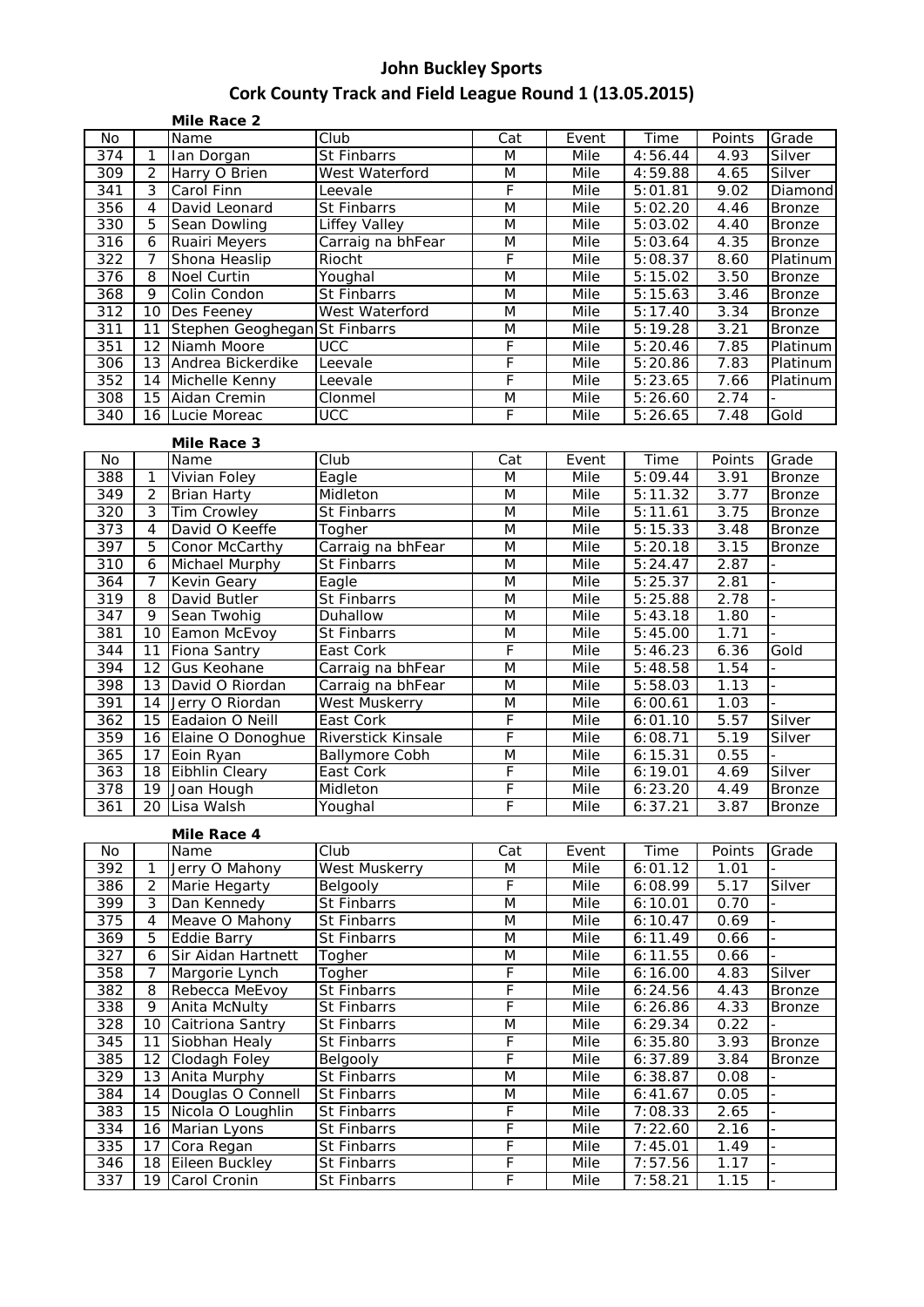|     |         | Long Jump              |                   |     |       |                 |        |               |
|-----|---------|------------------------|-------------------|-----|-------|-----------------|--------|---------------|
| No. |         | Name                   | Club              | Cat | Event | <b>Distance</b> | Points | Grade         |
| 354 |         | Eoin Kelly             | St Abbans         | M   |       | 6.42            | 7.95   | Platinum      |
| 355 |         | Sarka Buranska         | Leevale           |     |       | 5.16            | 7.77   | Platinum      |
| 325 |         | Roisin Howard          | <b>Bandon</b>     |     |       | 5.01            | 7.47   | Gold          |
| 387 |         | Hayley Fitzgerald      | Belgooly          |     |       | 4.55            | 6.55   | Gold          |
| 393 | 5       | Ciaran Crowley         | Old Abbey         | M   |       | 5.58            | 6.27   | Gold          |
| 395 | 6       | Lorcan McVeigh         | Belgooly          | M   |       | 4.89            | 4.88   | Silver        |
| 317 |         | <b>Brendan Dennehy</b> | <b>Rising Sun</b> | M   |       | 4.42            | 3.94   | <b>Bronze</b> |
| 318 | 8       | Tom O Shea             | Liscarroll        | M   |       | 4.22            | 3.54   | <b>Bronze</b> |
| 315 | $\circ$ | Con O Donovan          | <b>Rising Sun</b> | M   |       | 3.15            | 1.39   |               |

### **Shot Putt**

|     |                          | --------             |               |     |       |                 |                  |               |
|-----|--------------------------|----------------------|---------------|-----|-------|-----------------|------------------|---------------|
| No  |                          | <b>Name</b>          | Club          | Cat | Event | <b>Distance</b> | Points           | Grade         |
| 325 |                          | <b>Roisin Howard</b> | Bandon        |     | SP    | $\sim$<br>- 11  | 6.2 <sup>1</sup> | Gold          |
| 390 |                          | <b>Brian Haves</b>   | Leevale       | M   | SP    | 10.31           | 5.40             | Silver        |
| 303 | $\overline{\phantom{0}}$ | Liam O Brien         | <b>Togher</b> | M   | SP    | .81             | 3.92             | <b>Bronze</b> |

### **Discus**

| No              |   | Name                     | Club                               | √ategory - | Event | Distance              | Points                                         | Grade  |
|-----------------|---|--------------------------|------------------------------------|------------|-------|-----------------------|------------------------------------------------|--------|
| 390             |   | <b>Brian</b><br>Haves    | Leevale                            | M          | ້     | າດ<br>1 Q<br><u>_</u> | $\overline{\phantom{a}}$<br>4.<br>$\mathbf{A}$ | Silver |
| $\sim$<br>، ے ت | - | Sir<br>Hartnett<br>Aidan | $\overline{\phantom{0}}$<br>Toaher | M          | ◡     | 16.43                 | 2.36                                           |        |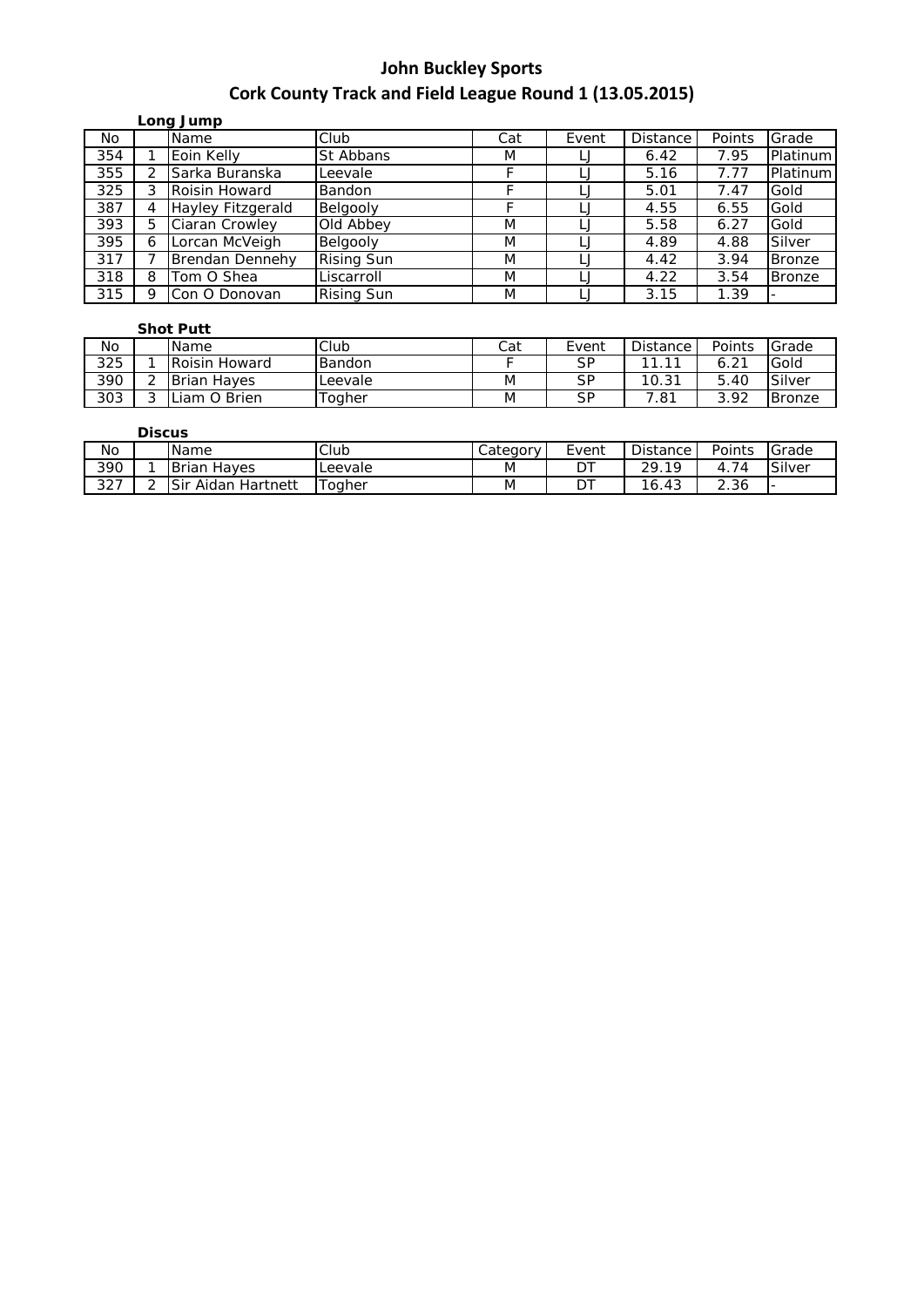### **Long Jump**

| No  |    | Name                | Club              | Cat | Event | R1   | R2   | R <sub>3</sub> | R4   | <b>Best</b> | Points Grade |          |
|-----|----|---------------------|-------------------|-----|-------|------|------|----------------|------|-------------|--------------|----------|
| 354 |    | Eoin Kelly          | St Abbans         | M   | LJ    | x    | x    | x              | 6.42 | 6.42        | 7.95         | Platinum |
| 355 |    | Sarka Buranska      | Leevale           |     |       | x    | x    | 4.91           | 5.16 | 5.16        | 7.77         | Platinum |
| 325 |    | 3 Roisin Howard     | Bandon            |     |       | 4.88 | 4.87 | 5.01           | X    | 5.01        | 7.47         | Gold     |
| 387 |    | 4 Hayley Fitzgerald | Belgooly          |     |       | x    | 4.35 | 4.25           | 4.55 | 4.55        | 6.55         | Gold     |
| 393 |    | 5 Ciaran Crowley    | Old Abbey         | M   |       | x    | x    | 5.58           | 5.35 | 5.58        | 6.27         | Gold     |
| 395 |    | 6 Lorcan McVeigh    | Belgooly          | M   |       | x    | 4.87 | 4.89           | 4.84 | 4.89        | 4.88         | Silver   |
| 317 |    | Brendan Dennehy     | <b>Rising Sun</b> | M   |       | 4.33 | 4.21 | 4.42           | 4.22 | 4.42        | 3.94         | Bronze   |
| 318 | 81 | Tom O Shea          | Liscarroll        | M   |       | 4.02 | 4.22 | x              | 4.10 | 4.22        | 3.54         | Bronze   |
| 315 |    | 9 Con O Donovan     | <b>Rising Sun</b> | M   |       | 2.51 | 3.09 | 3.15           | 2.99 | 3.15        | 1.39         |          |